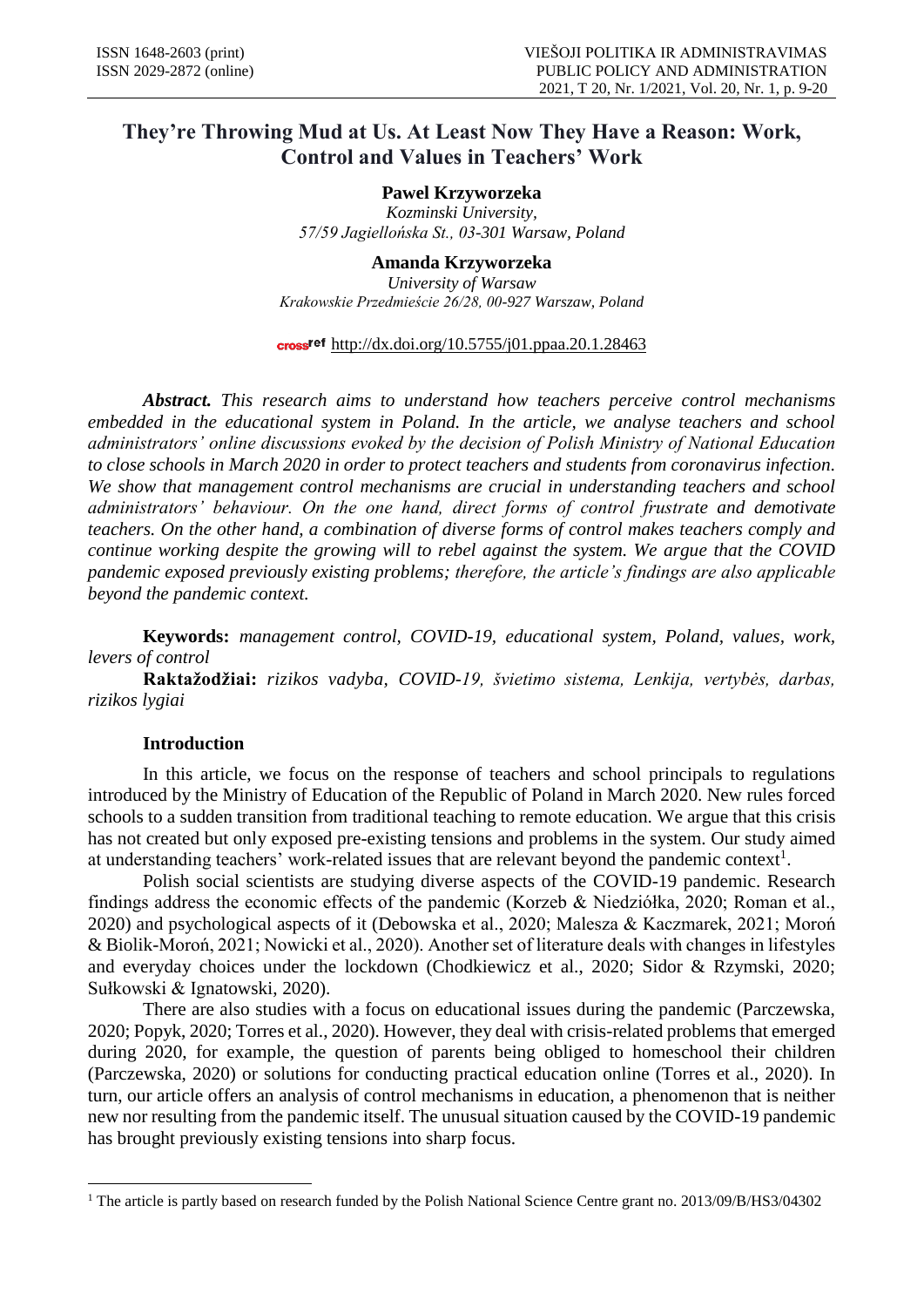As schools were closed, teachers and students had to move their education activities online. The shift from offline to online education was very sudden; offline education was shut down almost overnight and schools had only a few days to adjust to the new circumstances. The Polish Ministry of Education announced on 11 March 2020 that educational activities of schools were temporarily limited<sup>2</sup>. Starting from 12 March 2020 until 25 March 2020 all kindergartens, primary and secondary schools, and other educational institutions listed in the regulation had to suspend their teaching and educational activities. On 20 March, the Ministry issued a new Ordinance<sup>3</sup> to regulate the rules of remote education after 25 March, i.e. after the two weeks of suspension of teaching classes.

The chart below illustrates how sudden the move to online education was for teachers. The graph shows the popularity of the search term "nauka zdalna" ("remote education" in Polish) in the Google search engine in the school year 2019/2020. As we can see, until the first days of March 2020, this term was not even recorded by Google Trends. The popularity of the term began to proliferate in the week of 8-14 March and in the following two weeks it skyrocketed to the highest level in history. Our study covers precisely this period.



*Fig.1. The popularity of the search term "nauka zdalna" ("remote education" in Polish) in the school year 2019/2020 according to the Google Trends Source: https://trends.google.pl/.*

The Ordinance of the Ministry of Education of 11 March 2020 sparked many controversies over school-level decisions that had to be made as a consequence of this regulation. The Ordinance states that "Temporary limitation of the functioning of units of the educational system (…), consists of suspending the conduct of teaching, educational and care activities"<sup>4</sup>. However, it was not clear what work teachers should perform during the two weeks of suspension of teaching classes. Consequently, municipalities (which are the leading and funding authorities of schools) and school administrators had to decide whether teachers were entitled to full remuneration for their work.

Ambiguities about what teachers were supposed to do and what remuneration they were supposed to get for it provoked a nationwide discussion among teachers. In this paper we analyse this discourse. Teachers and administrators shared practical solutions about remote education on web forums and Facebook groups. Administrators also sought help there in interpreting the regulation and

1

<sup>2</sup> Polish Ministry of National Education Ordinance of 11 March 2020. Rozporządzenie Ministra Edukacji Narodowej z dnia 11 marca 2020 r. W sprawie czasowego ograniczenia funkcjonowania jednostek systemu oświaty w związku z zapobieganiem, przeciwdziałaniem i zwalczaniem COVID-19. Retrieved January 29, 2021, from https://isap.sejm.gov.pl/isap.nsf/DocDetails.xsp?id=WDU20200000410

<sup>3</sup> Polish Ministry of National Education Ordinance of 20 March 2020. Rozporządzenie Ministra Edukacji Narodowej z dnia 20 marca 2020 r. W sprawie szczególnych rozwiązań w okresie czasowego ograniczenia funkcjonowania jednostek systemu oświaty w związku z zapobieganiem, przeciwdziałaniem i zwalczaniem COVID-19. Retrieved February 5, 2021, from http://isap.sejm.gov.pl/isap.nsf/DocDetails.xsp?id=WDU20200000493

<sup>4</sup> Polish Ministry of National Education Ordinance of 11 March 2020: § 2 para. 1.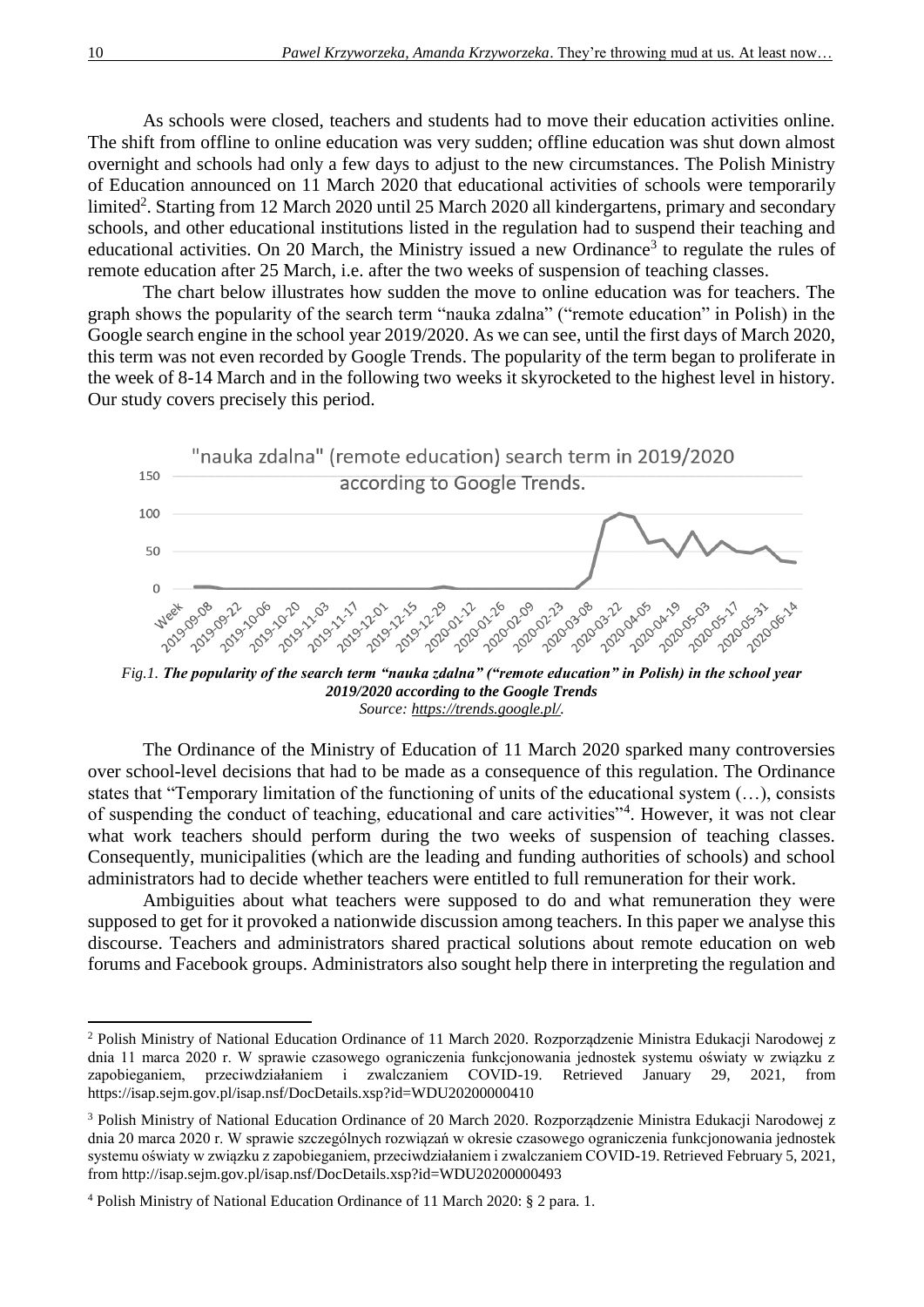labour law. Besides, teachers actively engaged in criticising curators of education, ministries, school directors and fellow teachers. Everyone involved shared their fears and frustrations.

We analysed posts and comments published between 10-27 March 2020 on two Facebook groups for teachers and school heads. We aimed to identify the growing teachers' dissatisfaction with work in Poland. The debate about education under the lockdown that took place in Facebook groups gave us a unique opportunity to observe power dynamics in the educational system from the teachers' perspective. As a result, we discovered that management control mechanisms are crucial to understanding teachers' and school administrators' behaviour. On the one hand, direct forms of control frustrate and demotivate teachers. On the other hand, a combination of diverse forms of control makes teachers comply and continue working despite the growing will to rebel against the system.

In the next section of the article, we discuss theories of management control. We refer to the broad understanding of control in which control takes explicit and implicit forms and should be analysed as an interdependent system of diverse mechanisms. In the methods section, we describe how we gathered and analysed empirical material. The results section is organised around themes emerging from the analysis of the material. The primary purpose of the section was to allow readers to empathise with the teachers' community and see the problems they faced from their internal perspective. Finally, in the discussion section, we argue that teachers' work is shaped mainly by explicit forms of bureaucratic control that teachers find oppressive.

### **Management control**

The process of influencing people's behaviour is the core element of the different ways in which control is understood (Flamholtz et al., 1985). Diverse types of control have been developed in an organisational and institutional setting to gain control over the behaviour of people. Typical types of control include reward systems, personal supervision, standard operating procedures, performance measurement, etc. According to Herman, who analysed control in the context of corporate law, control is "a term used in many disciplines as well as in common parlance. It relates to power – the capacity to initiate, constrain, circumscribe, or terminate action, either directly or by influence exercised on those with immediate decision-making authority" (Herman, 1982, p. 17). Herman's observation that the term control functions in both academic and everyday discourse is essential for our article. Control appears in our empirical material repeatedly; however, when teachers refer to control, they mean control only in its narrow sense.

In management, diverse types of control are usually presented as a package (Malmi & Brown, 2008). Although researchers categorise types of control differently, there is a general agreement that relations between identified categories of control are complementary, not substitutional. For Ouchi, control could take the form of market, bureaucracy or clan where the latter is an implicit control while the former is explicit (Ouchi, 1980). Other commonly used typology of control consists of formal and informal types of control (Johnson & Gill, 1993). However, the one that captures all mentioned above categories is a distinction between technocratic and socio-ideological forms of control (Alvesson & Kärreman, 2004). Technocratic control is explicit, formal, bureaucratic and often measure-based. Socio-ideological control, on the other hand, is implicit, informal, based on values and culture. Alvesson and Kärreman (2004) state that both forms of control exist in every organisation. The relation between technocratic and socio-ideological is complementary. The composition of these two forms of control depends on the type of organisation, its lifecycle and the general context.

The book titled *Levers of Control* by Robert Simons (Simons, 2013) is one of the most influential works that discusses balancing diverse types of control. Simons' primary focus is on how diverse control systems limit and encourage creativity. The dialectical opposition between control and creativity was identified by other researchers as a core challenge in the functioning of bureaucracy (Adler & Borys, 1996), in individual motivation and collaborative projects (Adler & Chen, 2011) and in designing management control systems (Mundy, 2010). According to Simons, managers have to apply not one, but a set of mutually interdepended tools to balance empowerment and accountability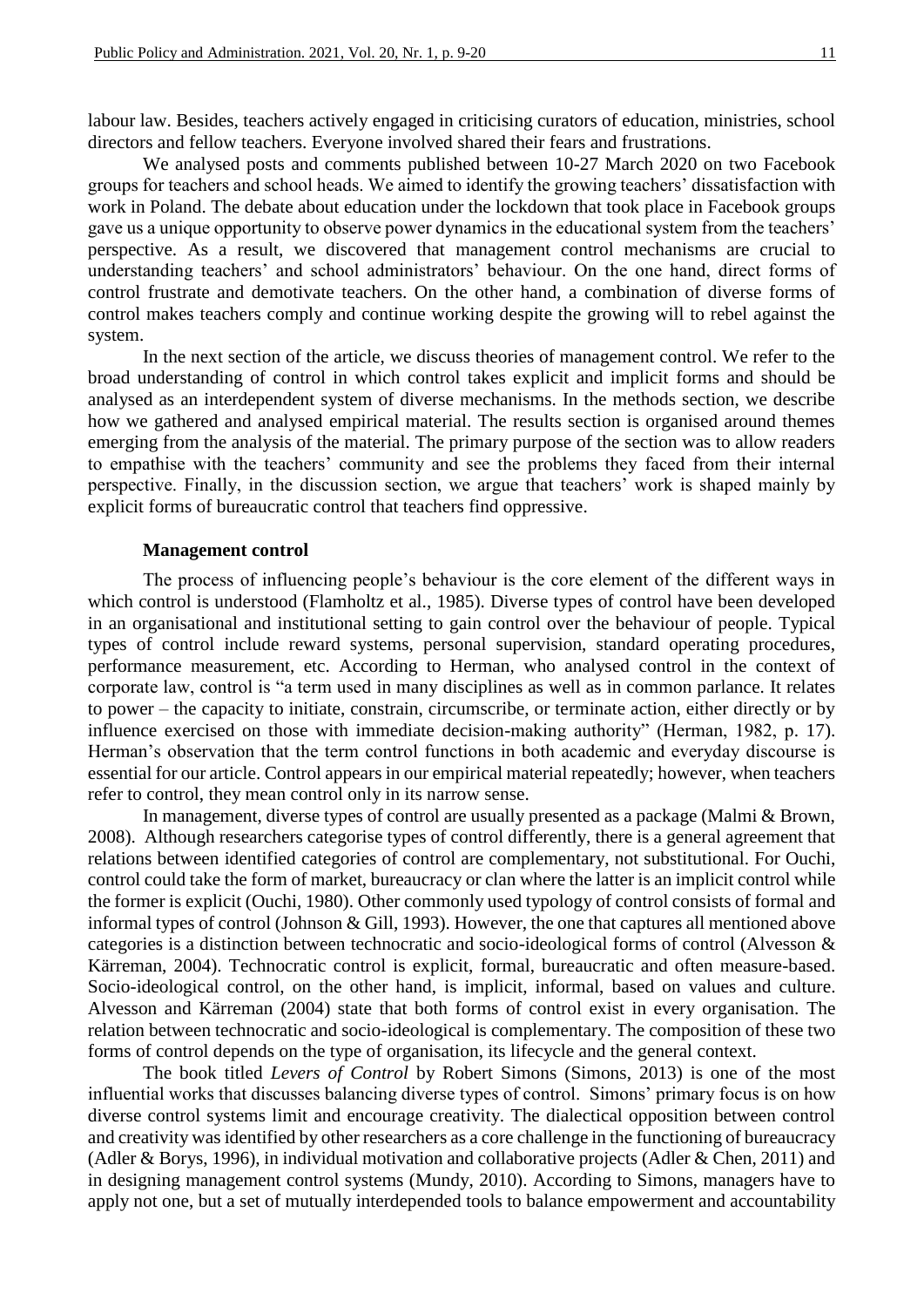effectively. In his framework, Simons refers to these tools as levers of control and usefully groups them into four categories: 1) belief systems, 2) interactive control systems, 3) diagnostic control systems and 4) boundary systems.

Belief systems and interactive control systems are positive forces as they motivate, inspire and reward. Beliefs facilitate commitment to organisational values, encourage employees to search for innovative solutions and new opportunities. Presentations of awards are among the few explicitly mentioned examples of actions that senior managers take to signal the importance of beliefs systems and promote specific values. Other examples are speeches and group meetings. In this article we argue that values internalised by teachers play a unique role as a control mechanism in our focal case.

Interactive control systems, similarly to beliefs systems, positively stimulate organisational learning. They are a formal mechanism used by senior managers regularly "to involve themselves … in the decision activities of subordinates" (Simons, 2013, p. 95). It takes the form of two-way communication in which management gathers information from different parts of the organisation to develop strategic plans based on local knowledge and emergent strategies.

Managers need mechanisms that would allow them to inspire and promote innovations and control the ways organisational goals are achieved. Beliefs and interactive control systems enable control. However, to maintain efficiency organisations take advantage of two coercive systems: diagnostic control systems and boundary systems.

Diagnostic control systems in Simons' framework are the "formal information systems that managers use to monitor organisational outcomes and correct deviations from present standards of performance" (Simons, 2013, p. 59). The constituting characteristics of these systems include the ability to measure specific output: this allows to compare results against predetermined standards and correct deviations from the norm. In the context of the educational system, the diagnostic control system would measure the level of coverage of predefined learning outcomes. The diagnostic control system is "the backbone of traditional management control" (Simons, 2013, p. 59). The diagnostic control systems are designed to increase the predictability of goal achievement and free managers' attention.

The last type of control system identified by Simons is the boundary system, which includes tools such as codes of conduct and other formal rules which do not offer positive ideas but constrain people's behaviour. Boundary systems limit and narrow down creativity inspired by belief systems and interactive control systems.

Simons clearly distinguishes four levels of control for analytical purposes. Moreover, he presents the relation between them as complementary and harmonious. Two of them, belief systems and interactive control systems, are enablers; they motivate and inspire. The remaining two levers, diagnostic control systems and boundary systems, narrow down the limitless creativity inspired by the two first levers. Each lever pair consists of a technocratic lever (interactive control systems and interactive control systems) and a socio-ideological lever (belief systems and boundary systems). And again, the relation between them is complementary. These levers support each other mutually. When measure-based technocratic forms of control fail (gaps in the system), the socio-ideological levers prevent employees from opportunistic behaviour. People are supposed to do the right things for the right reasons.

Our argument is instrumental in highlighting that control in everyday use usually refers to a limited number of possible forms of control in each organisation. Simons offers a useful framework that covers diverse controls and stresses the importance of relations between them.

#### **Methodology**

Initially, the study aimed to understand teachers' perception of control and the role of values in their work. However, the management control theory that we finally applied in this paper considers values as a specific control mechanism. Therefore, our research questions focus on the role of control mechanisms in general.

1. How do teachers perceive control exercised over them?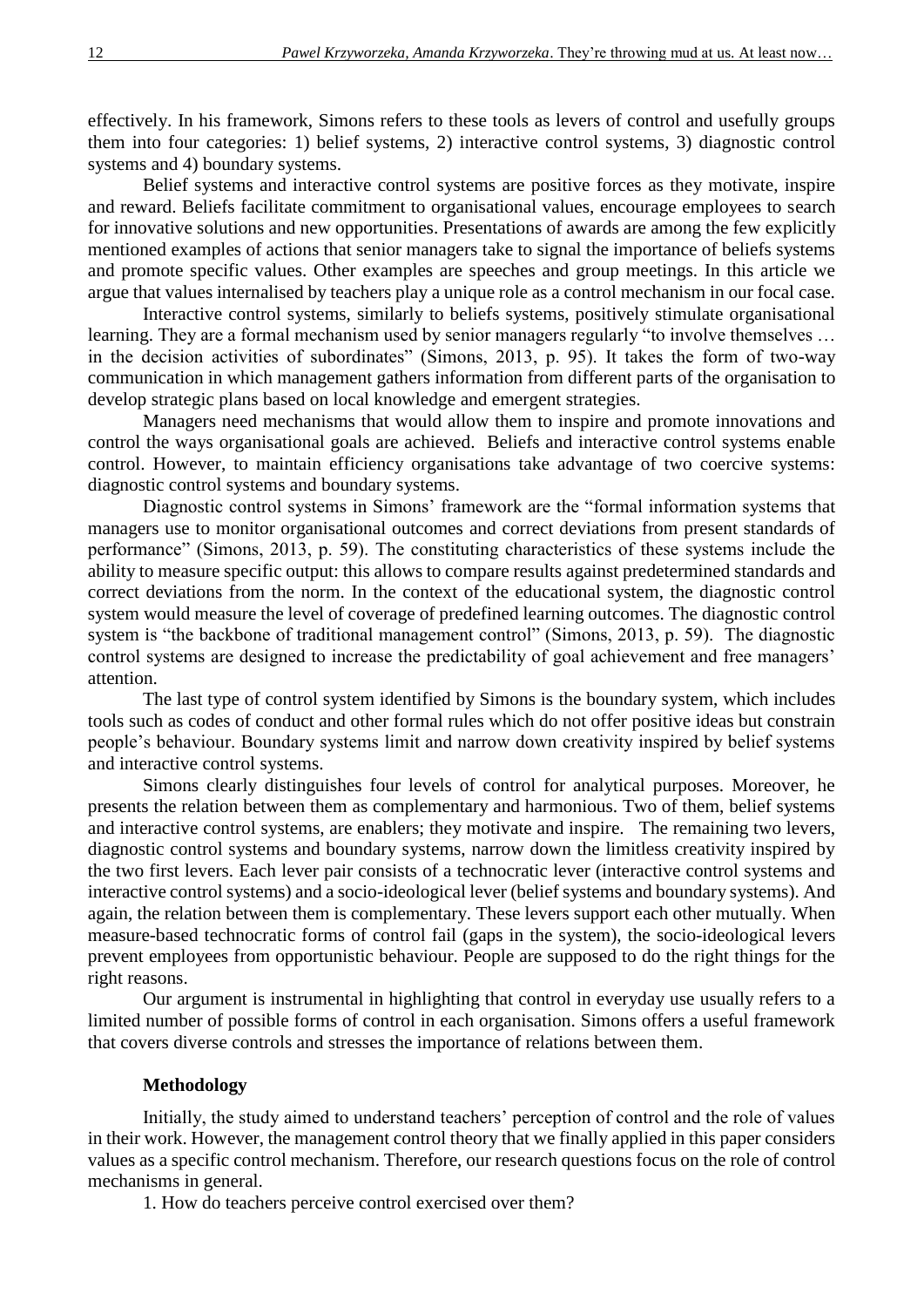2. How do diverse forms of control influence teachers' decisions regarding the organisation of their work?

Our research approach situates this study within the interpretative paradigm. We are interested in the forms of control embedded in the system. However, to better understand the system-level control mechanisms, we focus on the perspective of organizational actors. Consequently, to learn more about the insiders' view, we conducted an interpretative content analysis of two relatively big Facebook groups created for teachers and schools' administrators. The first group consists of 20 thousand users and the second of almost 30 thousand users. Several posts are published each day in these groups and virtually each post inspires a discussion, sometimes comprising hundreds of comments. The empirical material we used in our analysis consisted of the posts and comments published by groups members.

We limited our scope to the posts published between 10-27 March 2020, one day before the Ministry published the Ordinance of 11 March to inform about the temporary suspension of educational activities for two weeks, and two days after schools started remote education regulated by the Ordinance of 20 March. We saved 66 posts and associated comments as pdf documents. The number of comments ranges from 35 to 500 per post. We gathered almost 700 pages of educationfocused written online debate among Facebook group users. We analysed empirical material by performing open coding, followed by selective coding around emerging categories.

To protect the identity of the authors, we anonymised all the quoted statements. Furthermore, to prevent the identification of specific persons, we do not provide names of the Facebook groups and present the English translation of the quotes that were originally written in Polish.

### **Results**

1

The teaching load and work-hours are essential topics in teachers' online discussions. Before we proceed with the presentation of empirical material, it is necessary to mention that a full-time contract of a school teacher consists of 40 hours of work per week, including 18 contact hours, i.e. lessons in the classroom<sup>5</sup>. For the remaining 22 hours, teachers are obliged to pursue "activities arising from the school's statutory tasks" and "activities related to preparation, self-training and professional development"<sup>6</sup>. These activities, however, are neither strictly monitored nor reported. That is why the schedule of lessons is the critical element that organises teachers' work.

This eighteen-hour work week is an image that was brought to the public awareness. In many earlier debates on the educational system, commentators repetitively raised the argument that teachers are not burdened with work. Critics highlight that teachers work only 18 hours a week and have more than two months of paid leave. Usually, a teacher's job is compared to other full-time positions (40 hours of monitored work time and 20-26 days of paid leave).

According to the Ordinance of 11 March 2020, "The temporary limitation of the functioning of the educational system institutions (...) consists of suspending the conduct of teaching, educational and care activities" (§ 3, para. 1). Schools cancelled classes and closed their buildings. Both teachers and pupils stayed at home. Formally, teachers were supposed to continue working and get their full remuneration. However, many controversies arose around tasks teachers should perform and forms of accounting for them: the suspension of lessons for two weeks in March 2020 deprived schools of the fundamental accountability tool.

The empirical material shows that only conducting lessons in class and realising the official teaching programme are recognised as valid work. However, control of the latter boils down to reporting topics covered via IT systems. During the two weeks of the suspension, this was not allowed. Our analysis shows that teachers were concerned with what they should do and how they

<sup>5</sup> http://isap.sejm.gov.pl/isap.nsf/DocDetails.xsp?id=WDU20190002215

<sup>6</sup> Chapter four, Article 42, second paragraph. http://isap.sejm.gov.pl/isap.nsf/DocDetails.xsp?id=WDU20190002215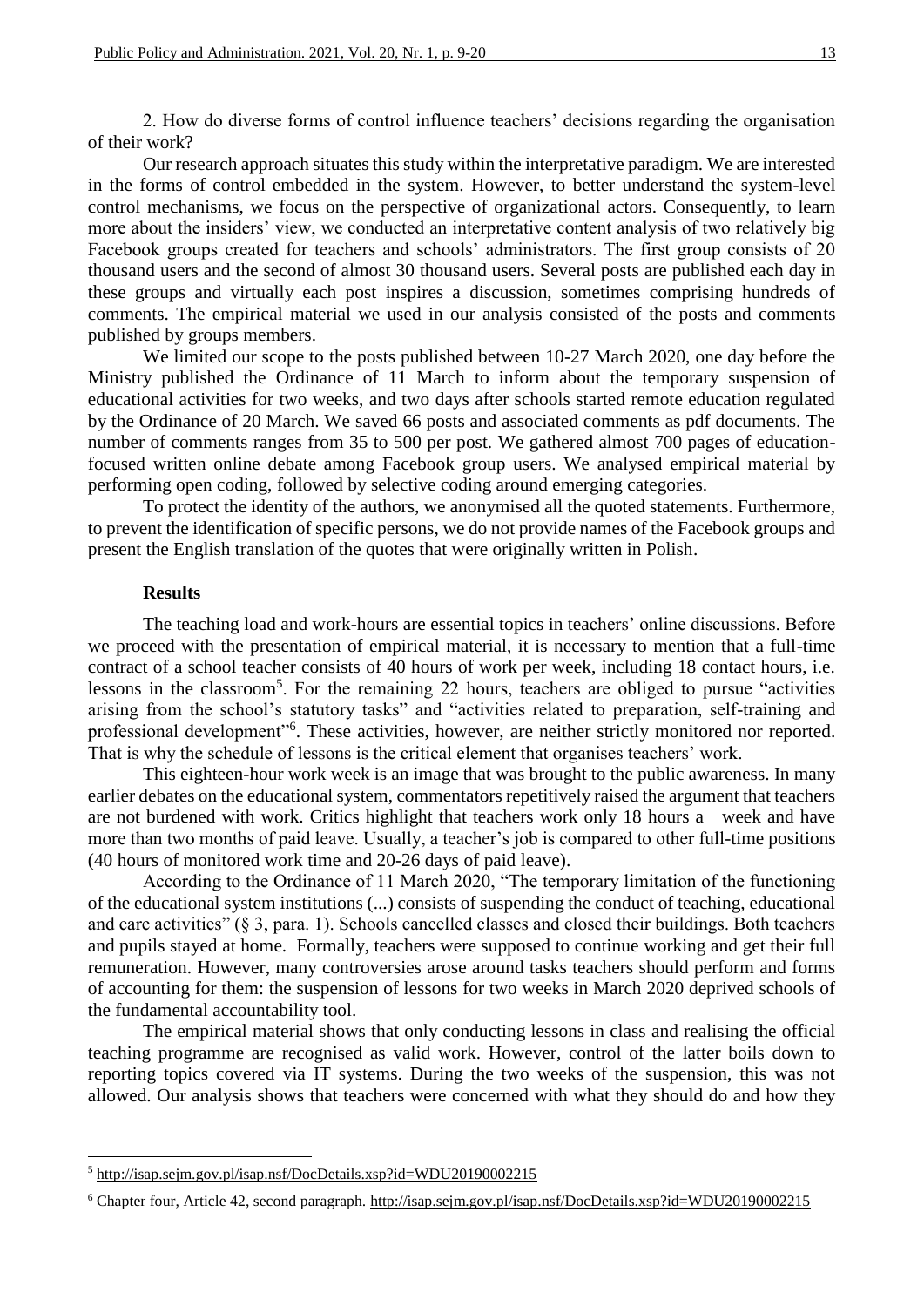should show that they are working. Not only their remuneration, but also their public image was at stake.

The following comment from 11 March 2020 is a good illustration of our observation that teachers are concerned that society evaluates them using categories typical for a traditional full-time, nine-to-five job.

> *Once again, society will throw mud at us. (Teacher A) Again, they'll say we have so much free time... (Teacher C) Right. They'll be resentful that because of the virus they have 80 %, and we have 100 % (Teacher E) LOL. Let them come work at school. There are shortages of staff… (Teacher F) What does society have to do with it? It's the government's decision. This is an emergency. Besides, this fear of society is a phobia. A teachers' curse. Get over it once and for all!!! (Teacher G) And even without that, they're throwing mud at us. At least now they have a reason. (Teacher J)*

> *And let them throw mud at us, we should treat it as the norm by now. But… Who is going to teach people how to read, write and count…*

*(Teacher K)*

As we can see in the excerpt above, teachers' show mixed reactions to the problem. All the debaters feel that they are being mistreated because society does not understand the nature of their work. However, the comment "At least now they have a reason" suggests that measuring the value of work with the number of hours spent in the classroom is partly internalised by teachers. If contact hours are not counted, there is nothing left that teachers can use to show, even to themselves, as proof of good work.

Formally, educational activities were suspended. According to the Ministry's interpretation of the regulation, the only activity allowed during that period was supporting pupils in self-education. However, some schools and individual teachers decided to introduce new teaching material, set obligatory assignments and give marks. In one comment from 11 March, we read: "*I'm doing elearning, so I'm still doing my job. It may even take more time than giving a regular lesson. Gee, how envious people are, even in times of a possible pandemic…*". These obligatory assignments often irritated parents who had to explain new material to their children, although they had neither time nor competence. For teachers, developing and sending materials has become tangible proof that they were working. If necessary, they would be able to provide the evidence. As one teacher expressed it: "One *day, this whole thing will calm down and we will have to account for what we've been doing during this time. I know the reality and I understand your fears, I have them too (17.04)*".

Indeed, regional curators of education, who act as a controlling authority, sent surveys to schools asking about the activities carried out during these two weeks. Although teachers were not surprised to receive the questionnaire, it stirred them up. The quote below comes from a post published in response to such a survey.

> *We have hardly received any support (the computers promised for students haven't arrived yet), but they offered a lot of "good" advice. And now they're back to what they know best: CONTROL. They*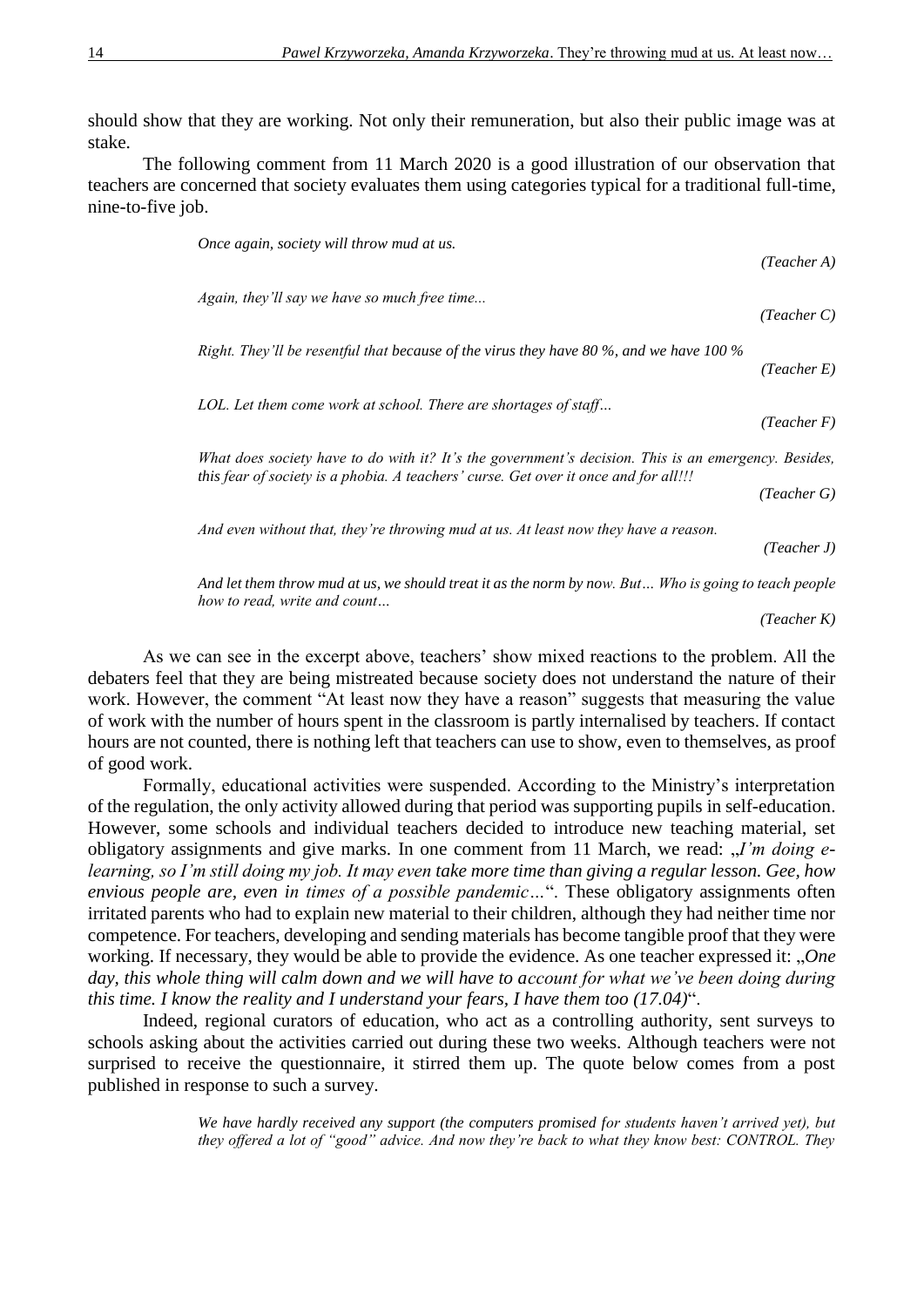*flooded schools with various surveys, such as this one [link<sup>7</sup> ]. Maybe some employee of these institutions (and I think they're following this group) will tell us what the purpose is (in addition to having to create another ton of documentation). (17.03).*

The user's reaction to this post is symptomatic. Some teachers accepted this reporting as a necessary, albeit useless, element of the system, a necessary evil. Others felt that teachers should resist and rebel.

> *I filled it out, too. This is our reality. There's always been bureaucracy at school. Everyone controls everyone. Let's do our job and take care of our health.*

> > *(Teacher A)*

*Maybe that's because everyone agrees and sends back these reports and tables without any objection. (17.03)*

*(Teacher B)*

As many examples from our empirical material show, teachers and school principals find bureaucratic control over them excessive, useless and even harmful. Reporting generates unproductive but time-consuming tasks and limits autonomy and creativity. However, schools prefer to stick to formal requirements because of the fear of negative consequences. This situation creates tension between teachers' individual needs to express their agency and the need to comply, as expected by the authorities.

The comment below illustrates the tension between actions resulting from the realisation of formal requirements and activities motivated by emotions and values. The author stresses the legal aspect of what was required of teachers.

> *Assignments? What are you talking about? Didactic classes are suspended. There are no exceptions. You can't introduce new material, you can't do tests, you can't do credit work, you can't mark assignments. You can't leave any trace in the class register<sup>8</sup> .*

The very last sentence signals the importance of formal reporting. Because of the suspension of classes, teachers were not allowed to perform regular educational activities. The important practical consequence of this formal restriction was to keep the documentation clear. Another teacher responded:

> *I agree on that – we have 'days off' in the class register, and we don't record attendance or anything – everything is according to the principle 'we offer possibilities and what kids do with them is their own responsibility'.*

The following response also highlights that the only thing teachers can do is encourage and support pupils: "*Encourage – that's the keyword! Just pass the material, no classes, no grades, no attendance checking"*.

Another teacher joined the discussion by observing that some colleagues act differently: "*There are overzealous teachers. The worst thing to do is to introduce new material by sending the guidelines like 'please read the material and do exercises on pages 50-65'* (14.03)". As the quote shows, overloading pupils with teaching material creates proof of teachers' high performance at work. Colleagues call such teacher "overzealous". This exact term is used frequently in posts and comments.

> *It's the directors and the overzealous teachers who are self-centred and put themselves on a pedestal. Parents are fed up, for, after a day at work, they still have to help their children do their homework. And if they are unfortunate to have an overzealous teacher… This is a disaster!*

**.** 

<sup>7</sup>Archived snapshot the survey: https://web.archive.org/web/20210204141539/https://www.kuratorium.waw.pl/ s4/form/dodaj629,Monitorowanie-realizacji-zajec-z-zakresu-pomocy-psychologiczno-pedagogicznej.html

<sup>&</sup>lt;sup>8</sup> A complex IT system that most schools in Poland use to manage class schedules, register topics covered by teachers, pupils' marks, attendance and communicate with parents.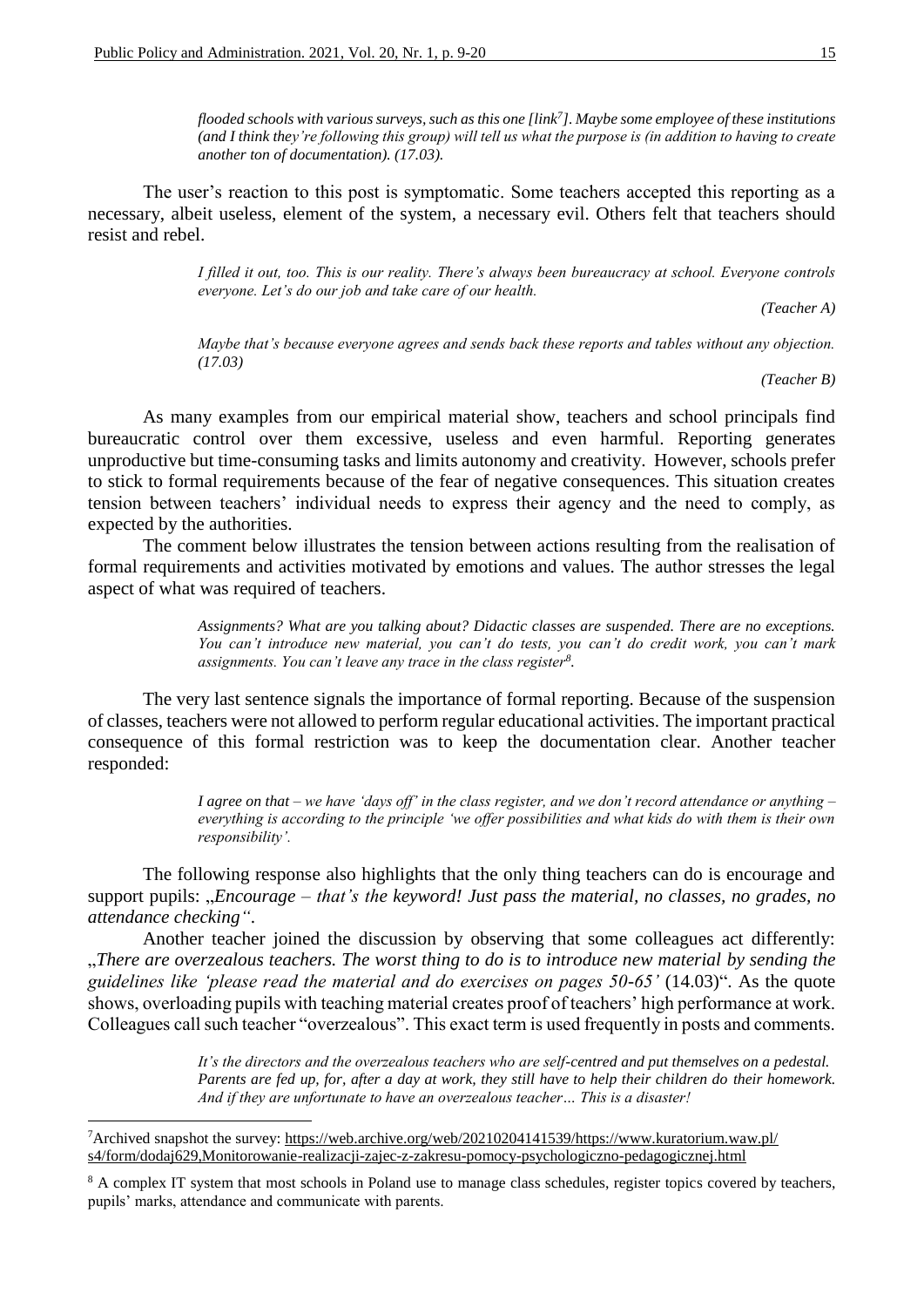*The overzealousness of directors and the teachers is shocking.* 

*I don't understand this competition of giving students more and more work.*

*Because we're overzealous. But we still get our a\*\* kicked all the time.*

According to the teachers cited above, their overzealous colleagues were keeping themselves busy at the children's expense. All the tasks and materials sent to the students served to provide evidence that the school was working.

Emotions and values play an essential role in teachers' decisions. In the material, we identified four subsets of values that are in dynamic interplay with each other. Stability and safety create the first and fundamental subset of values we identified. The fear of the level of wages being reduced was the first topic discussed by the online community we studied. Another subgroup consists of values like idealism, mission-oriented work, calling or even a sacrifice. These values represent teachers who criticise their colleagues who do whatever it takes not to lose a penny of their paycheck. Another subset of values includes the need for respect and dignity at work. Teachers repeatedly conclude that the lack of respect for their work results from teachers treating their work as a realisation of a mission that requires sacrifices, not calculations.

The table below presents a selection of quotes that illustrate three subsets of values essential for teachers as a professional group.

| <b>SUBSETS OF</b>      | QUOTES FROM ONLINE DISCUSSIONS                                                                                                                                                                                          |
|------------------------|-------------------------------------------------------------------------------------------------------------------------------------------------------------------------------------------------------------------------|
| <b>TEACHERS VALUES</b> |                                                                                                                                                                                                                         |
| Safety and stability   | If classes are suspended, will teachers get salaries? (10.03)                                                                                                                                                           |
|                        | I have to go to school for over 150% more hours instead of the 2 lessons I have in the                                                                                                                                  |
|                        | original schedule, I have to be at work for 5 hours and 15 minutes. (12.03)                                                                                                                                             |
|                        | So someone might ask, "Well, if we can't work, will they pay us our wages?" Of                                                                                                                                          |
|                        | course. This is regulated by the Labour Code (Article $81$ ) – wages are payable for the                                                                                                                                |
|                        | very readiness to work, even if the employer is not able to commission the worker.<br>(16.03)                                                                                                                           |
|                        | We're entitled to a salary and there should be no discussion here. However, the<br>requirements for teachers are unacceptable. Conducting classes on private computers<br>that's something we should object to. (16.03) |
|                        | I'm asking for regulations that dictate the use of personal equipment for work. Will the<br>school pay my internet and electricity bills? We know we'll get only the base salary.<br>(17.03)                            |
|                        | Can we (as directors) currently evaluate teachers' performance based on their remote<br>work? (20.03)                                                                                                                   |
|                        | To avoid the consequences, teachers will start "putting lipstick on a pig", which is                                                                                                                                    |
|                        | reporting lessons topic from the curriculum base, which were supposedly realised<br>remotely. $(25.03)$                                                                                                                 |
| Idealism and mission   | In general, there is one conclusion $-$ let's not disturb teachers, they can do it! (16.03)                                                                                                                             |
|                        | My subject was not included in these materials. But what the hell! I can handle it                                                                                                                                      |
|                        | anyway. I'm not complaining. (16.03)                                                                                                                                                                                    |
|                        | Many teachers go ahead and organise online teaching on their own, without any orders                                                                                                                                    |
|                        | "from above". The mission $(16.03)$                                                                                                                                                                                     |
|                        | Teacher A: Like most Polish langue teachers, I'm full of ideals, uncompromising and I                                                                                                                                   |
|                        | have an aversion to mediocrity.                                                                                                                                                                                         |
|                        | Teacher B: My lovely Strongwoman <sup>9</sup> . (23.03)                                                                                                                                                                 |

*Table 1.* **Subsets and quotes**

**.** 

<sup>&</sup>lt;sup>9</sup> "Strongwoman" ("siłaczka" in Polish) is an important term used repeatedly to describe teachers who are idealists. The "Strongwoman" was a teacher, the title character of a famous short novel by Stefan Żeromski titled *Siłaczka* published in 1895. The novel tells the story of a young female teacher who, motivated by idealism, moved to the countryside to teach poor peasants. In Polish culture, the term Strongwoman symbolizes perseverance and idealism, but at the same time rather ineffective activities.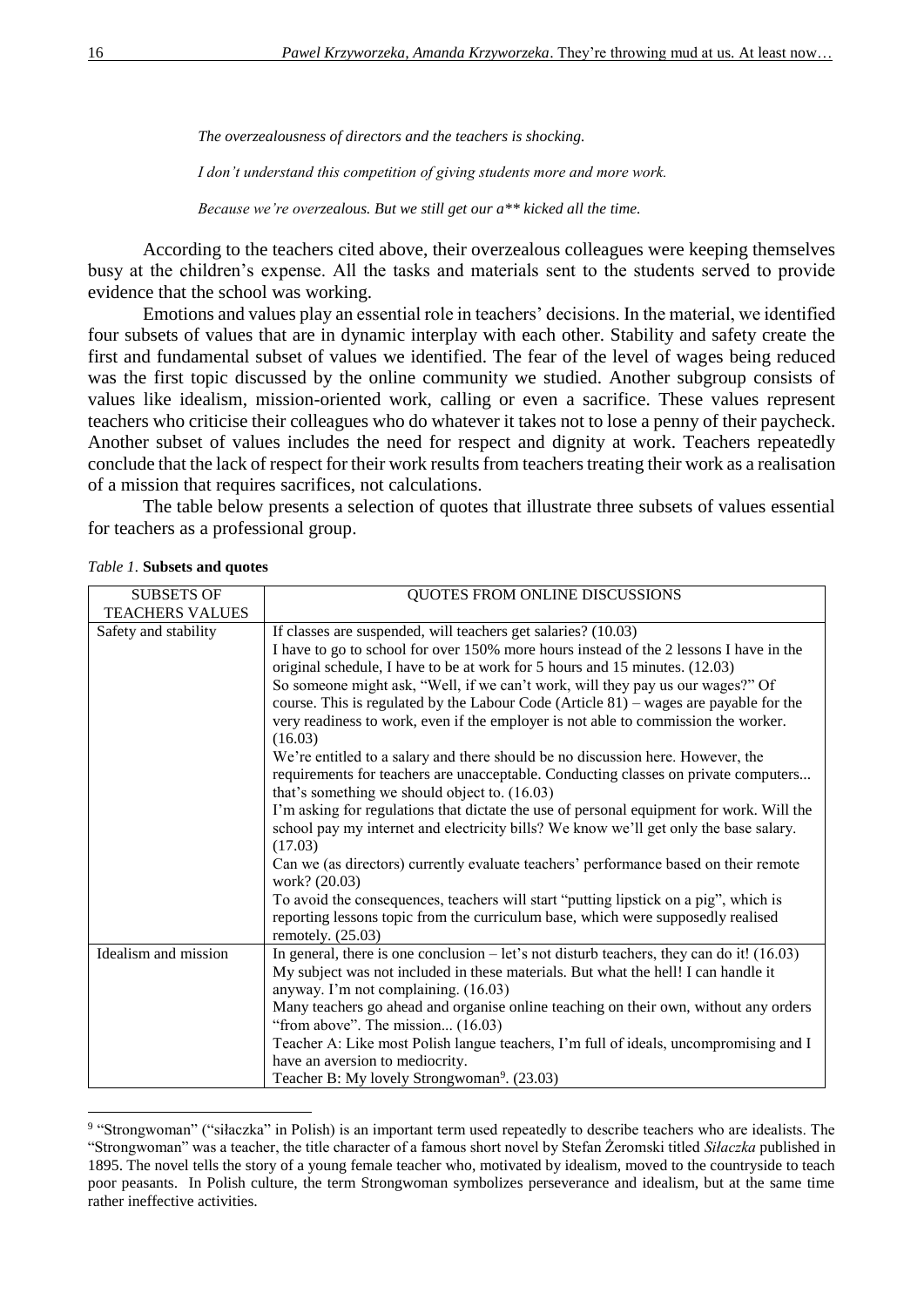| <b>SUBSETS OF</b>      | QUOTES FROM ONLINE DISCUSSIONS                                                                                                                                           |
|------------------------|--------------------------------------------------------------------------------------------------------------------------------------------------------------------------|
| <b>TEACHERS VALUES</b> |                                                                                                                                                                          |
|                        | The "Strongwoman" taking part in the race to earn some pennies. They're going to<br>screw us as usual. $(19.03)$                                                         |
|                        | The vast majority of us spent the weekend on training: How to teach remotely, ICT<br>tools, etc. We prepared a batch of materials that we kindly sent to the students on |
|                        | Monday and some even on Sunday. We've shown that, as always, we're locked and                                                                                            |
|                        | loaded. (17.03)                                                                                                                                                          |
| Dignity and respect    | I'm not the Strongwoman. I'm a realist. You have to live on something. (14.03)                                                                                           |
|                        | I stopped filling out those surveys. No support, only control. That's not how it's<br>supposed to be. $(15.03)$                                                          |
|                        | We're all in a difficult situation, bombarded by information, regulations, reminders                                                                                     |
|                        | Unfortunately, in many cases teachers are subjected to illegal requirements. That's a                                                                                    |
|                        | lot of abuse. $(16.03)$                                                                                                                                                  |
|                        | Observing the Ministry and curators' actions and the great heart of teachers, we are sad                                                                                 |
|                        | to see the Ministry mindlessly attempting to bureaucratise remote teaching initiated by                                                                                  |
|                        | teachers. Instead of giving the teachers confidence and gratitude, the Ministry treats                                                                                   |
|                        | them condescendingly. No kindness, no appreciation. (17.03)                                                                                                              |

#### *Source: Authors.*

As we can see in this collection of quotes, the need for economic safety and respect and idealism are intertwined. In some cases, fostering one value is perceived as colliding with others. Idealism can lead to the exploitation of teachers by other stakeholders, which, as a consequence, erodes the prestige of this profession. However, the struggle for dignity and respect can, in turn, be perceived as caring for material gains only.

### **Discussion**

Four levers of control may serve as a good guideline of the desired organisational design for management practitioners. However, as our focal case shows, the reality is much more complex than Simons' theoretical framework. What is missing in the model is recognition of possible frictions within and among levers. We can identify all four levers of control in the Polish educational system, but their relations are far from being harmonious. Our case tells a story of contradictions and blurred boundaries between diverse forces that influence teachers behaviour.

The Ministry of National Education Ordinance of 11 March 2020 was a two-page long document that was supposed to act as a boundary system; it introduced limits to organisational activities to minimise essential risks. The document ordered the temporary suspension of face-to-face lessons to protect teachers and students from the coronavirus infection. However, schools perceived the introduction of the Ordinance as interfering with pre-existing documents, such as school statuses, intra-school evaluation systems or even the Teacher's Charter, i.e., main bill regulating rights and duties of teachers in Poland. Teachers and pupils stayed at home, but limits imposed by the contradictory boundary systems made teachers and school administrators feel insecure about what they were allowed to do.

As our case shows, actions that schools and individual teachers undertook after 11 March varied enormously. Most of the teachers tried to establish at least a one-way type of communication with pupils. Some teachers sent out only optional teaching materials, but a group of educators pursued intensive teaching and evaluation of students' progress. Referencing the remaining three levers of control can usefully explain this diversity of responses to the Ordinance.

The popular use of the term "control" refers to what Simons calls diagnostic control systems, i.e., tools measuring progress against the plan to assure the predictable achievement of predefined goals. In the school context, two main forms of controls of this type are class schedules (the number of contact hours) and class registers (records of topics from the curriculum covered during each lesson).

Our case shows that the Polish educational system, as analysed from teachers' perspective, is overdependent on diagnostic control systems. When the Ordinance deprived schools of these tools, it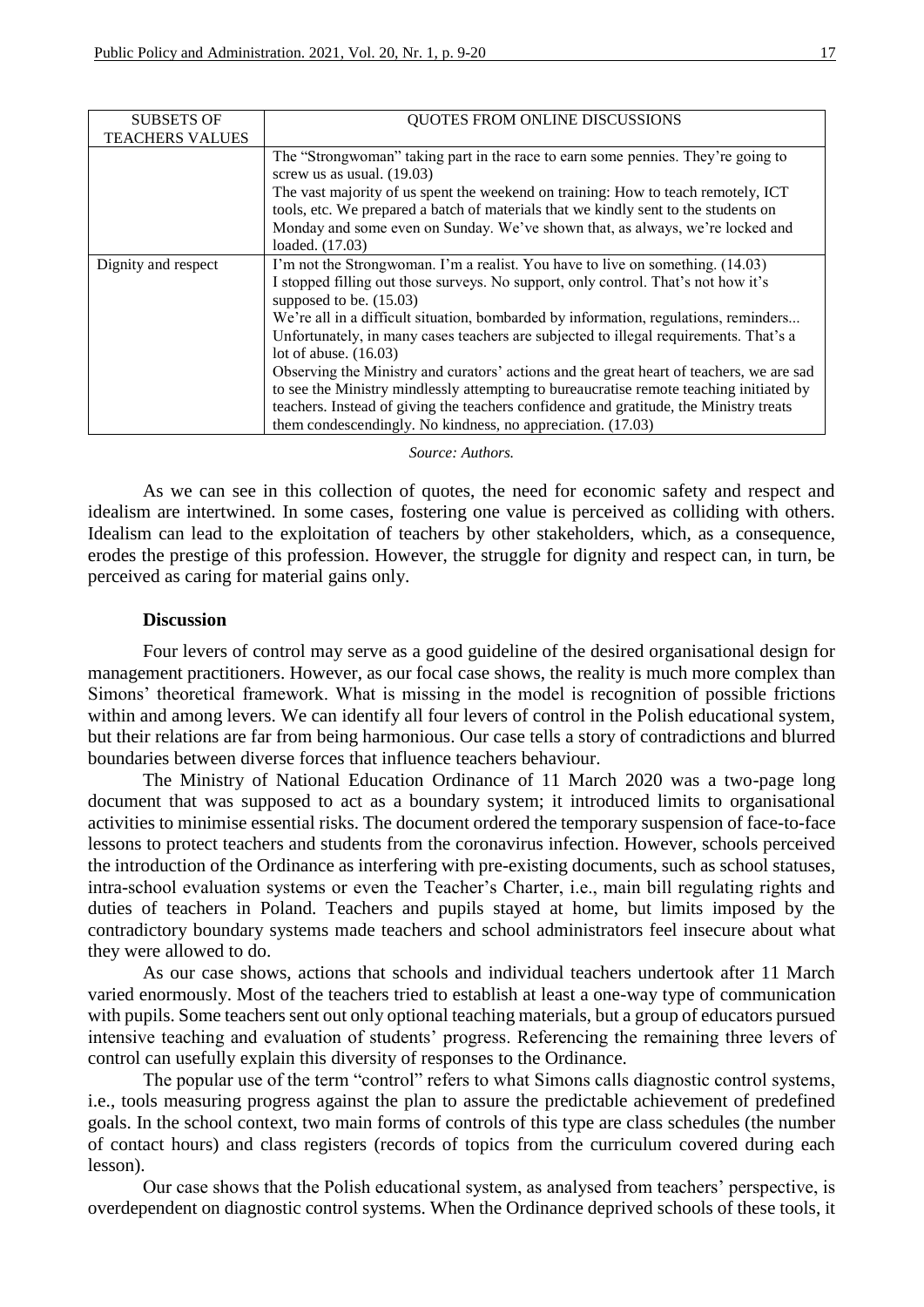appeared that there are no widely accepted forms of working with pupils other than giving grades and covering consecutive topics from the list.

At first, it seemed to be hard to identify the forth lever of control, i.e., the interactive control systems, in our case. This lever serves "top-level managers to focus on strategic uncertainties, to learn about threats and opportunities as competitive conditions change, and to respond proactively" (Simons, 1995, p. 10). However, the top-level authorities did not participate in the online discussion we analysed; therefore, we did not gain insight in their actions and motivations. However, the surveys that teachers received from controlling and funding institutions might be designed to serve as an interactive control tool. Importantly, teachers interpreted these surveys as a threat or an attempt to measure their performance; that is a form of the diagnostic control system and not the interactive control system.

Finally, we analysed the most complex and overlooked form of control, i.e., belief systems. They are composed of values, norms and social expectations that govern teachers and schools' behaviour. At least three sets of values are in constant interplay here. Teachers seek economic safety, to some extent they are also motivated by idealism, but they also seek recognition and respect. Lack of respect to their profession is a widely-shared sentiment in this community that provokes many members to oppose the system. However, idealism is one of the obstacles in the fight for dignity, higher wages and respect. Specifically, idealism is embedded in teachers' profession. For some, idealism is a significant internalised value. However, idealism is an important issue even for those who are mission-driven only to a limited extent. Society and higher-level institutions expect teachers to be idealists; this is a prominent trait of a good teacher.

### **Conclusions**

We believe that harmonising various levers of control in Poland's educational system would improve teachers' work satisfaction and allow teachers to realise their full potential. Such a systemic change would require not only policy-level changes, but also implementation of new regulations. It would also require a nationwide debate about the role of a teacher. Schools would need to find new ways of measuring teachers' effort and communicating the value of their work. Idealism and being mission-driven do not serve well as defining characteristics of a teacher anymore. As one teacher said, the mission is a teachers' curse. One possible alternative would be to supplement or even replace idealism with professionalism in public discourse. Our empirical material signals that some teachers already started building their occupational identity as specialists and professionals. However, such a transition would require a cultural change. The fact that the term "Strongwoman", which was introduced to Polish literature almost 150 years ago, is still used today to describe mission-driven teachers perfectly illustrates how difficult this transition could be.

#### **References**

- 1. Adler, P. S., & Borys, B. (1996). Two types of bureaucracy: Enabling and coercive. *Administrative Science Quarterly*, *41*(1), 61–89.
- 2. Adler, P. S., & Chen, C. X. (2011). Combining Creativity and Control: Understanding Individual Motivation in Large-Scale Collaborative Creativity. *Accounting, Organizations and Society*, *36*(2), 63–85.
- 3. Alvesson, M., & Kärreman, D. (2004). Interfaces of control. Technocratic and socio-ideological control in a global management consultancy firm. *Accounting, Organizations and Society*, *29*(3), 423–444.
- 4. Chodkiewicz, J., Talarowska, M., Miniszewska, J., Nawrocka, N., & Bilinski, P. (2020). Alcohol consumption reported during the COVID-19 pandemic: The initial stage. *International Journal of Environmental Research and Public Health*, *17*(13), 4677.
- 5. Debowska, A., Horeczy, B., Boduszek, D., & Dolinski, D. (2020). A repeated cross-sectional survey assessing university students' stress, depression, anxiety, and suicidality in the early stages of the COVID-19 pandemic in Poland. *Psychological Medicine*, 1–4.
- 6. Flamholtz, E. G., Das, T. K., & Tsui, A. S. (1985). Toward an integrative framework of organizational control. *Accounting, Organizations and Society*, *10*(1), 35–50.
- 7. Herman, E. (1982). *Corporate control,corporate power: A twentieth century fund study*. Cambridge University.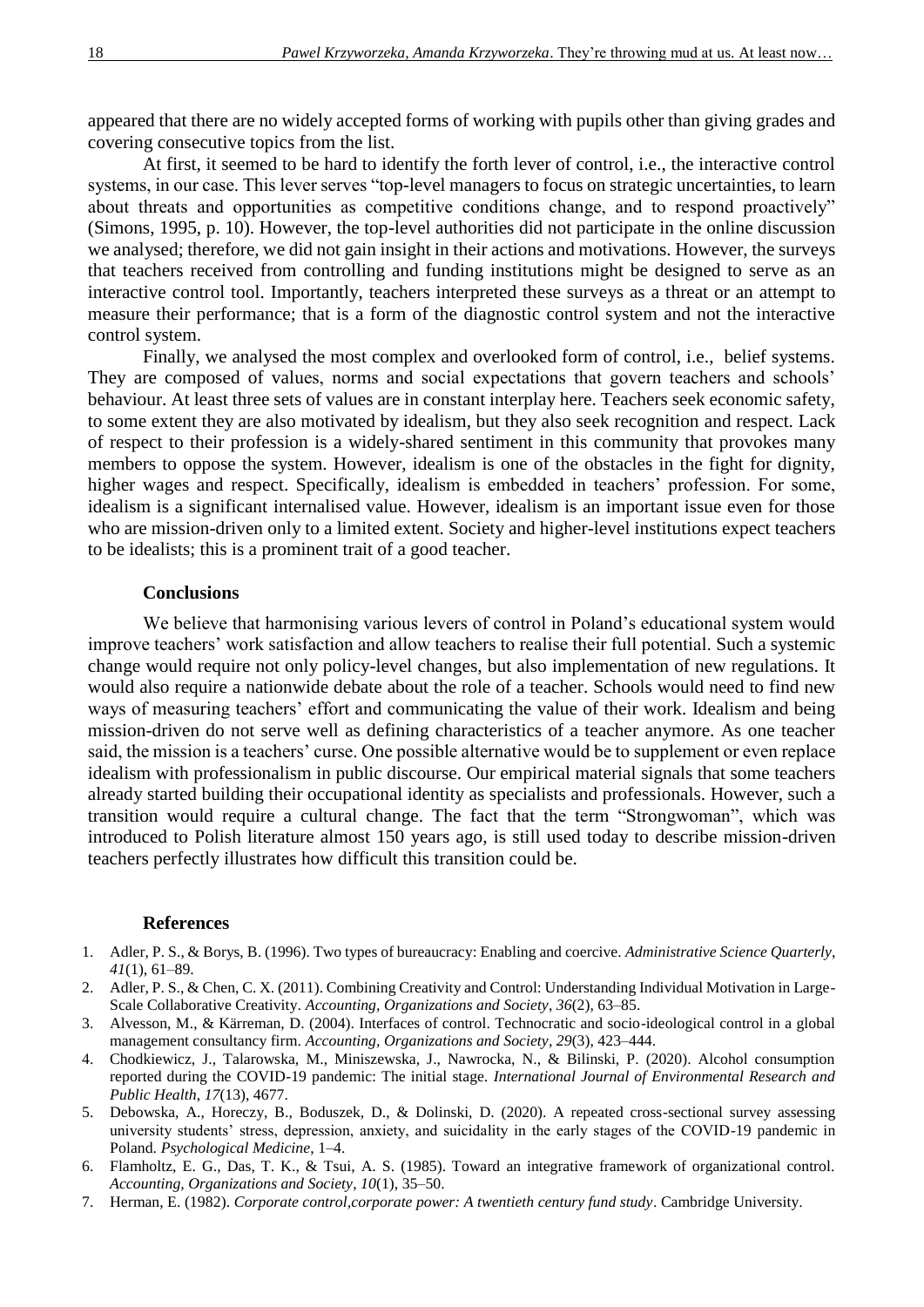- 8. Johnson, P., & Gill, J. (1993). *Management Control and Organizational Behaviour*. Sage.
- 9. Korzeb, Z., & Niedziółka, A. (2020). Resistance of commercial banks to the crisis caused by the COVID-19 pandemic: The case of Poland. *Equilibrium. Quarterly Journal of Economics and Economic Policy*, *15*(2), 205–234.
- 10. Malesza, M., & Kaczmarek, M. C. (2021). Predictors of anxiety during the COVID-19 pandemic in Poland. *Personality and Individual Differences*, *170*, 110419.
- 11. Malmi, T., & Brown, D. A. (2008). Management control systems as a package—Opportunities, challenges and research directions. *Management Accounting Research*, *19*(4), 287–300.
- 12. Moroń, M., & Biolik-Moroń, M. (2021). Trait emotional intelligence and emotional experiences during the COVID-19 pandemic outbreak in Poland: A daily diary study. *Personality and Individual Differences*, *168*, 110348.
- 13. Mundy, J. (2010). Creating dynamic tensions through a balanced use of management control systems. *Accounting, Organizations and Society*, *35*(5), 499–523.
- 14. Nowicki, G. J., Ślusarska, B., Tucholska, K., Naylor, K., Chrzan-Rodak, A., & Niedorys, B. (2020). The severity of traumatic stress associated with COVID-19 pandemic, perception of support, sense of security, and sense of meaning in life among nurses: Research protocol and preliminary results from Poland. *International Journal of Environmental Research and Public Health*, *17*(18), 6491.
- 15. Ouchi, W. G. (1980). Markets, bureaucracies, and clans. *Administrative Science Quarterly*, *25*(1), 129–141.
- 16. Parczewska, T. (2020). Difficult situations and ways of coping with them in the experiences of parents homeschooling their children during the COVID-19 pandemic in Poland. *Education 3-13*, 1–12.
- 17. Popyk, A. (2020). The impact of distance learning on the social practices of schoolchildren during the COVID-19 pandemic: Reconstructing values of migrant children in Poland. *European Societies*, 1–15.
- 18. Roman, M., Niedziółka, A., & Krasnodębski, A. (2020). Respondents' Involvement in Tourist Activities at the Time of the COVID-19 Pandemic. *Sustainability*, *12*(22), 9610.
- 19. Sidor, A., & Rzymski, P. (2020). Dietary choices and habits during COVID-19 lockdown: Experience from Poland. *Nutrients*, *12*(6), 1657.
- 20. Simons, R. (1995). Control in an Age of Empowerment. *Harvard Business Review*, *March-April*, 5–12.
- 21. Simons, R. (2013). *Levers of control: How managers use innovative control systems to drive strategic renewal*. Harvard Business Press.
- 22. Sułkowski, Ł., & Ignatowski, G. (2020). Impact of COVID-19 pandemic on organization of religious behaviour in different Christian denominations in Poland. *Religions*, *11*(5), 254.
- 23. Torres, A., Domańska-Glonek, E., Dzikowski, W., Korulczyk, J., & Torres, K. (2020). Transition to online is possible: Solution for simulation-based teaching during the COVID-19 pandemic. *Medical Education*, *54*(9), 858–859.

### Pawel Krzyworzeka, Amanda Krzyworzeka

## **Jie mus maudo purve. Šiuo metu jei bent jau turi priežastį: darbas, kontrolė ir vertybės mokytojų darbe**

### *Anotacija*

Šiuo tyrimu siekiama suprasti, kaip mokytojai suvokia Lenkijos švietimo sistemoje įdiegtus kontrolės mechanizmus dėl COVID-19. Straipsnyje analizuojame mokytojų ir mokyklų administratorių internetines diskusijas, kurias sukėlė Lenkijos švietimo ministerijos sprendimas uždaryti mokyklas 2020 m. kovo mėnesį, siekiant apsaugoti mokytojus ir mokinius nuo koronaviruso infekcijos. Straipsnyje atskleidžiama kaip valdymo kontrolės mechanizmų svarba norint suprasti mokytojų ir mokyklos administratorių elgesį. Viena vertus, tiesioginės kontrolės formos žlugdo ir motyvuoja mokytojus. Kita vertus, įvairių kontrolės formų dėka mokytojai laikosi ir tęsia darbą, nepaisant augančio siekio maištauti prieš sistemą. Straipsnyje teigiama, kad COVID pandemija atskleidė anksčiau egzistuojančias problemas, todėl straipsnio išvados taip pat taikomos ne pandemijos kontekste.

*Pawel Krzyworzeka*, Associate Professor, Department of Management in the Network Society, Kozminski University

E-mail: pkrzyworzeka@kozminski.edu.pl